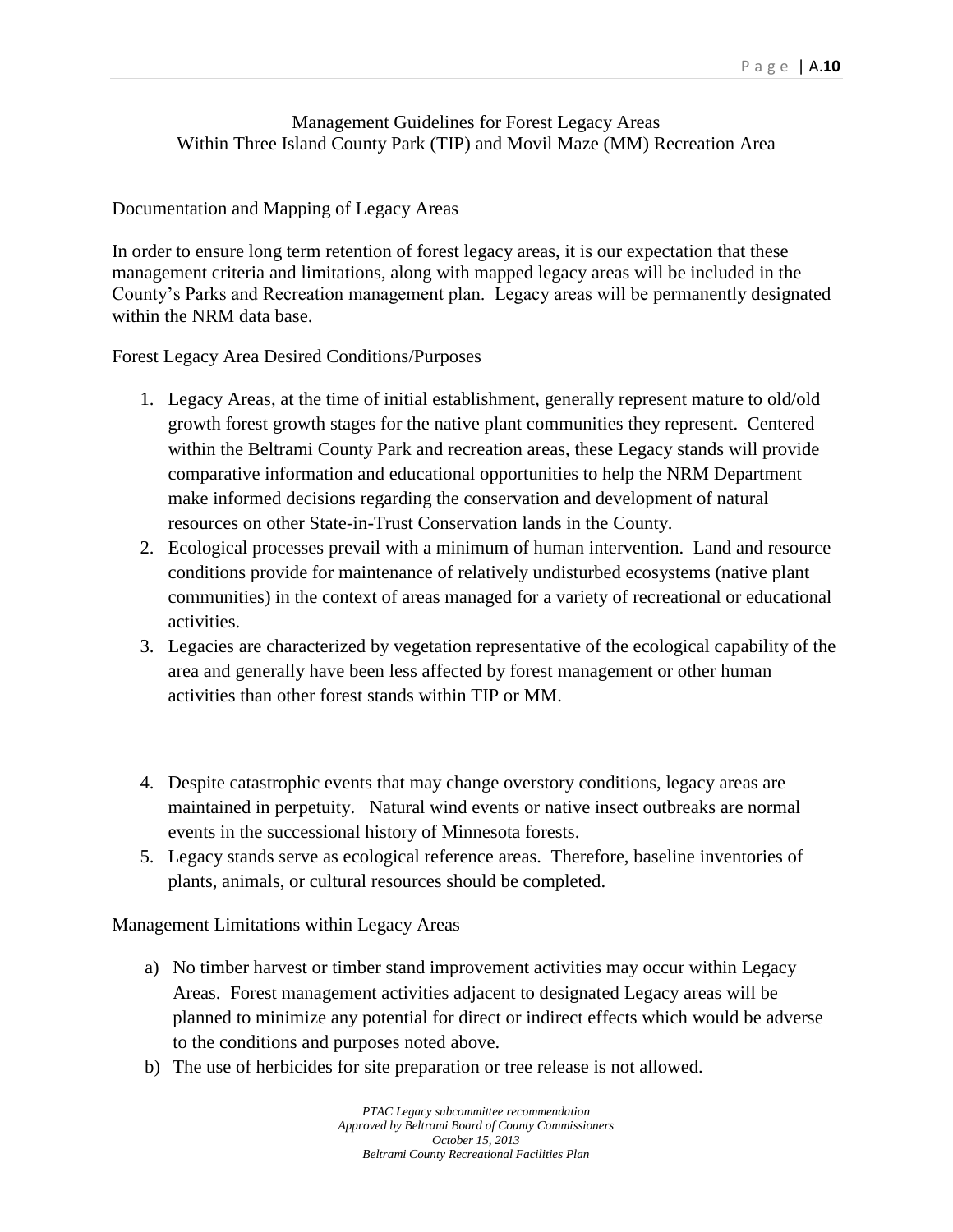- c) Habitat improvement projects are not normally undertaken within Legacy Areas, but can be used where specifically needed to restore natural ecosystem conditions. Projects such as under-planting white pine or controlling buckthorn or other non-native plant invasive species would be appropriate. Creating wildlife openings or creating snags by tree girdling would be inappropriate.
- d) Occurrence of natural wind events or native insect outbreaks will not prompt management intervention within legacy areas. Treatment of a non-native insect outbreak should be consistent with regional control efforts on similar land bases such as state parks or federal research natural areas.
- e) Recreational uses that threaten or interfere with the desired conditions/purposes of the Legacy Areas are not allowed.
- f) New roads or trails are not permitted, except through an alternative practice review process where County NRM, a recreation user group and/or other interested members of the public determine that a new trail segment and the rehabilitation of the old trail segment would result in a net benefit to environmental conditions in legacy areas. Nonmotorized recreational trail uses, which do not clear any trees, are not specifically prohibited, provided the purpose and conditions of the Legacy areas are not adversely affected.
- g) Wildfire suppression is under the jurisdiction of the Minnesota DNR Division of Forestry. Providing for public and firefighter safety, the Incident Commander would select MIST (Minimal Impact Suppression Tactics) as a preferred option. If heavy equipment is utilized, rehabilitation of the suppression lines would be completed.
- h) Maintenance of recreational trails within Legacy Areas will be to a level that maintains the established use without altering the integrity of the forest canopy of the legacy. Cutting deadfall or windblown trees, maintaining the tread of the trail, and maintaining trail signing are appropriate activities.
- i) Buildings, structures and other improvements are generally not permitted.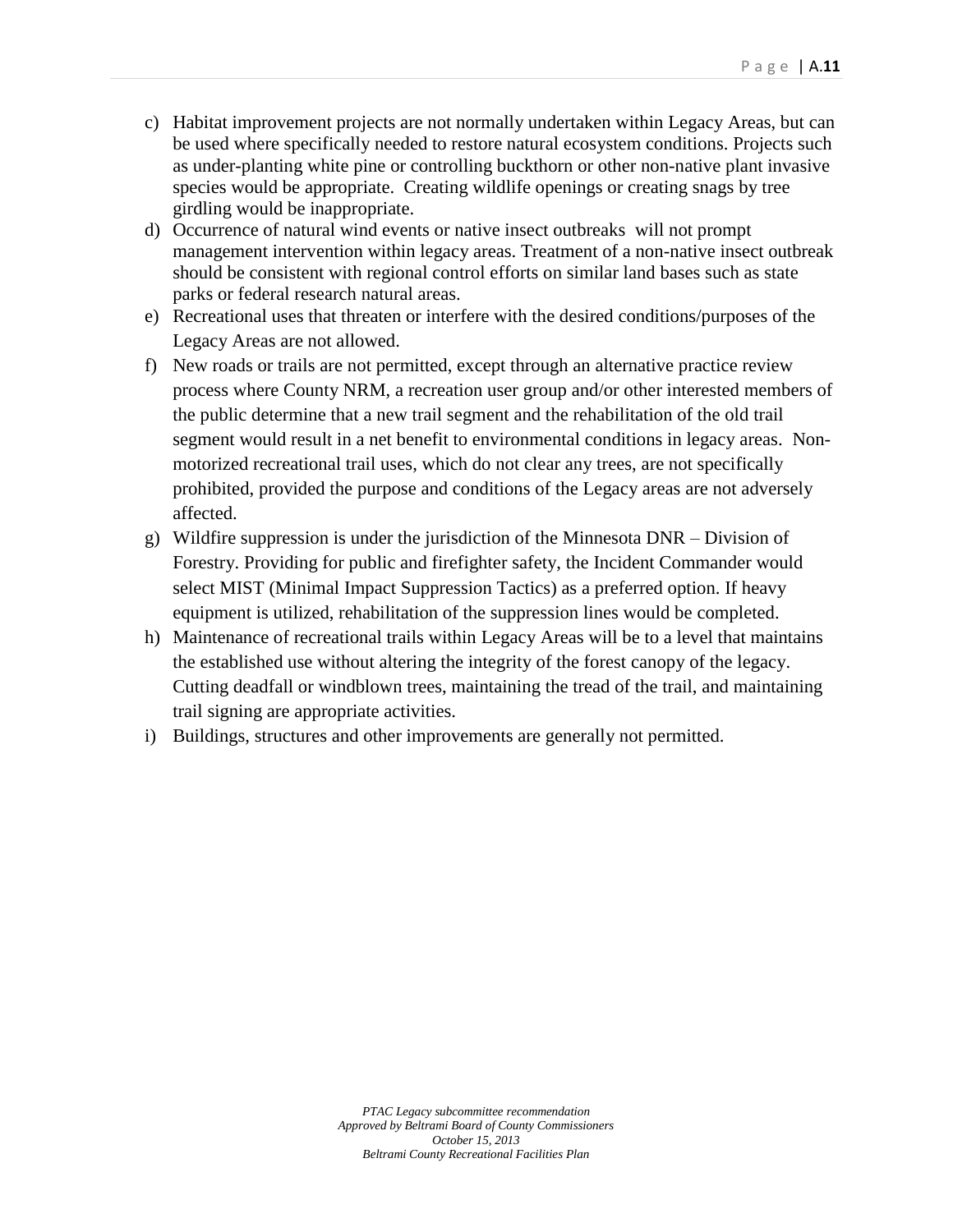

Three Island Legacy Map 104 acres



*PTAC Legacy subcommittee recommendation Approved by Beltrami Board of County Commissioners October 15, 2013 Beltrami County Recreational Facilities Plan*

Feet